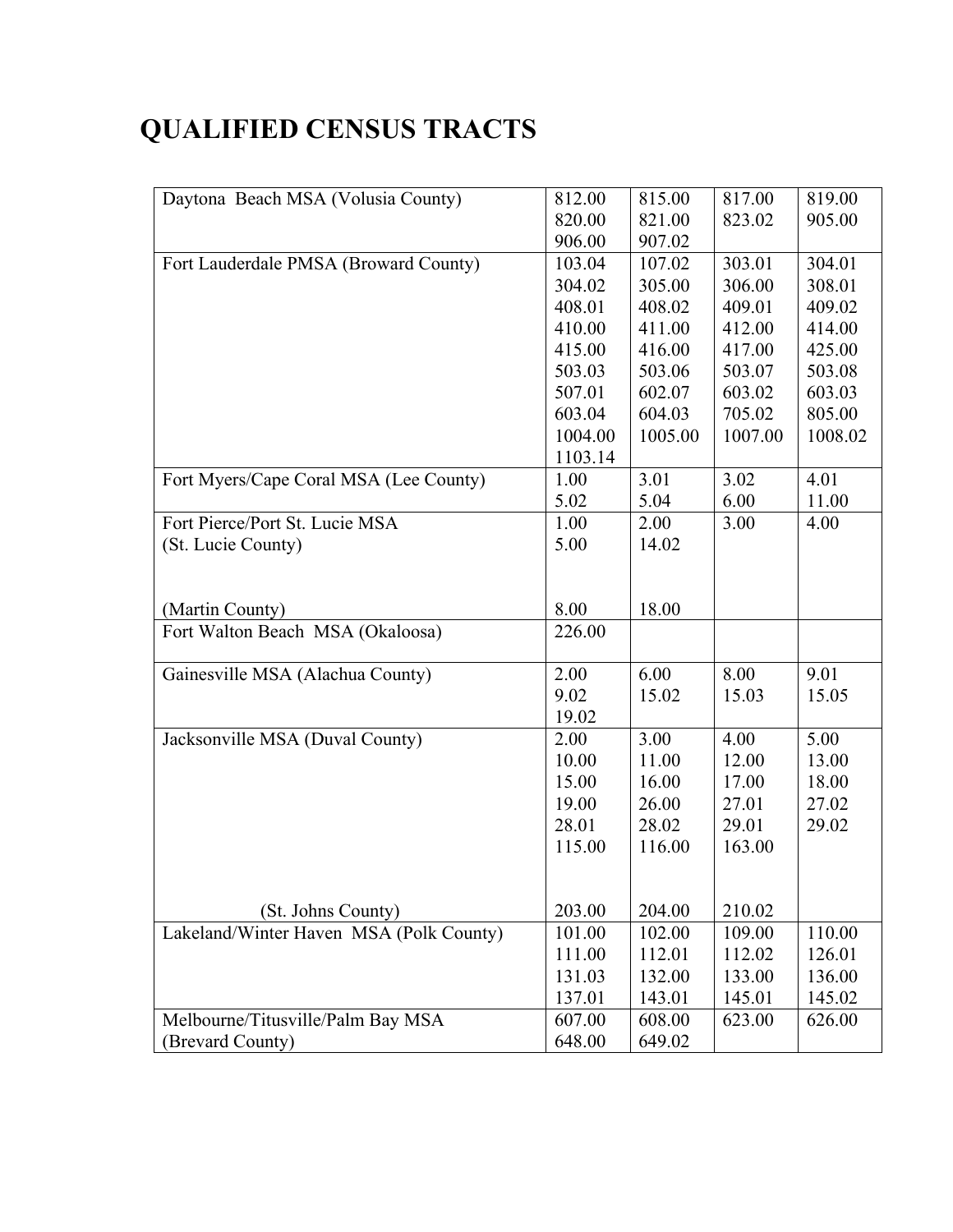| Miami PMSA (Miami-Dade County)  | 2.08   | 2.10   | 3.06   | 4.02   |
|---------------------------------|--------|--------|--------|--------|
|                                 | 4.03   | 4.07   | 4.08   | 5.03   |
|                                 | 7.03   | 8.03   | 9.03   | 10.02  |
|                                 | 10.03  | 10.04  | 10.06  | 12.03  |
|                                 | 13.01  | 14.01  | 14.02  | 15.01  |
|                                 | 15.02  | 16.01  | 17.01  | 17.02  |
|                                 | 17.03  | 18.01  | 18.02  | 18.03  |
|                                 | 19.01  | 19.03  | 19.04  | 20.01  |
|                                 | 20.03  | 20.04  | 22.01  | 22.02  |
|                                 | 23.00  | 24.01  | 24.02  | 25.00  |
|                                 | 26.00  | 27.02  | 28.00  | 29.00  |
|                                 | 30.01  | 30.03  | 30.04  | 31.00  |
|                                 | 34.00  | 36.01  | 36.02  | 37.01  |
|                                 | 37.02  | 39.01  | 39.05  | 42.02  |
|                                 | 44.02  | 48.00  | 51.00  | 52.01  |
|                                 | 52.02  | 53.01  | 53.02  | 54.01  |
|                                 | 54.02  | 64.01  | 64.02  | 66.02  |
|                                 | 72.00  | 76.03  | 83.03  | 89.04  |
|                                 | 93.07  | 102.06 | 105.00 | 106.02 |
|                                 | 107.02 | 108.00 | 109.00 | 110.01 |
|                                 | 113.00 | 114.02 |        |        |
|                                 |        |        |        |        |
| Naples MSA (Collier County)     | 7.00   | 112.04 | 112.05 | 113.00 |
|                                 | 114.00 |        |        |        |
| Ocala MSA (Marion County)       | 17.00  | 18.00  | 20.02  |        |
| Orlando MSA (Orange County)     | 101.00 | 104.00 | 105.00 | 106.00 |
|                                 | 114.00 | 115.00 | 117.01 | 117.02 |
|                                 | 119.01 | 121.00 | 145.02 | 146.01 |
|                                 | 159.01 | 165.06 | 175.01 | 176.00 |
|                                 |        |        |        |        |
| (Lake County)                   | 305.01 | 306.02 |        |        |
| (Seminole County)               | 201.01 | 202.01 | 204.01 | 205.00 |
|                                 | 209.01 |        |        |        |
| Panama City MSA (Bay County)    | 16.00  | 17.00  | 18.00  | 20.00  |
|                                 | 22.00  |        |        |        |
|                                 |        |        |        |        |
| Pensacola MSA (Escambia County) | 1.00   | 3.00   | 4.00   | 6.00   |
|                                 | 13.00  | 14.01  | 15.00  | 16.00  |
|                                 | 17.00  | 18.00  | 19.00  | 20.00  |
|                                 | 21.00  | 22.00  | 40.00  |        |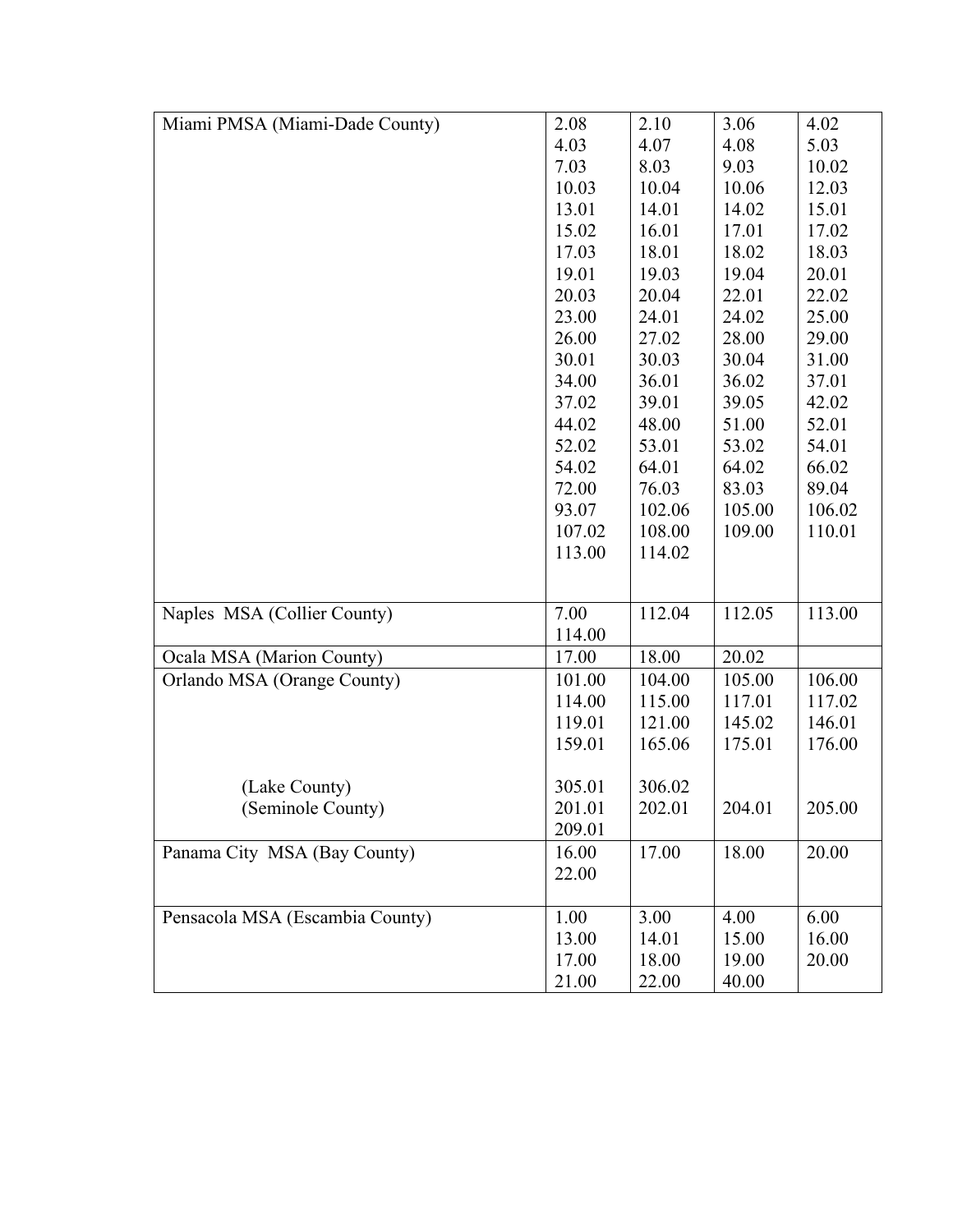| Sarasota-Bradenton MSA (Manatee County) | 1.03            | 3.05            | 3.06            | 7.03            |
|-----------------------------------------|-----------------|-----------------|-----------------|-----------------|
|                                         | 15.02           |                 |                 |                 |
| (Sarasota County)                       | 1.02            | 2.00            | 3.00            |                 |
| Tallahassee MSA (Leon County)           | 3.03            | 4.00            | 5.00            | 6.00            |
|                                         | 10.01           | 11.01           | 12.00           | 14.00           |
|                                         | 19.00           | 20.01           | 20.02           | 21.02           |
| Tampa/St. Petersburg/Clearwater MSA     | 7.00            | 12.00           | 18.00           | 19.00           |
| (Hillsborough County)                   | 21.00           | 29.00           | 30.00           | 31.00           |
|                                         | 32.00           | 33.00           | 34.00           | 35.00           |
|                                         | 36.00           | 37.00           | 38.00           | 39.00           |
|                                         | 40.00           | 41.00           | 42.00           | 43.00           |
|                                         | 44.00<br>108.03 | 50.00<br>108.05 | 51.01<br>108.06 | 53.00<br>108.07 |
|                                         | 108.08          | 124.02          | 124.03          | 129.00          |
|                                         | 139.06          |                 |                 |                 |
| (Pasco County)                          | 310.06          |                 |                 |                 |
| (Pinellas County)                       | 205.00          | 206.00          | 207.00          | 208.00          |
|                                         | 209.00          | 210.00          | 212.00          | 213.00          |
|                                         | 214.00          | 215.00          | 216.00          | 218.00          |
|                                         | 256.02          | 262.00          | 268.08          |                 |
| West Palm Beach-Boca Raton MSA          | 13.01           | 13.02           | 14.03           | 14.04           |
| (Palm Beach County)                     | 17.00           | 19.02           | 19.09           | 21.00           |
|                                         | 22.00           | 23.00           | 24.00           | 26.00           |
|                                         | 29.00<br>51.00  | 40.13           | 44.02<br>59.13  | 49.01           |
|                                         | 67.00           | 52.02<br>68.01  | 80.01           | 61.00<br>80.02  |
|                                         | 81.01           | 81.02           | 82.01           | 82.02           |
|                                         | 82.03           | 83.01           | 83.02           |                 |
| Columbia County                         | 9903.00         |                 |                 |                 |
|                                         |                 |                 |                 |                 |
| DeSoto County                           | 9803.00         |                 |                 |                 |
| <b>Hamilton County</b>                  | 9801.00         | 9802.00         | 9803.00         |                 |
| Hardee County                           | 9702.00         | 9703.00         | 9704.00         |                 |
| <b>Hendry County</b>                    | 2.00            | 3.00            | 9401.00         |                 |
|                                         |                 |                 |                 |                 |